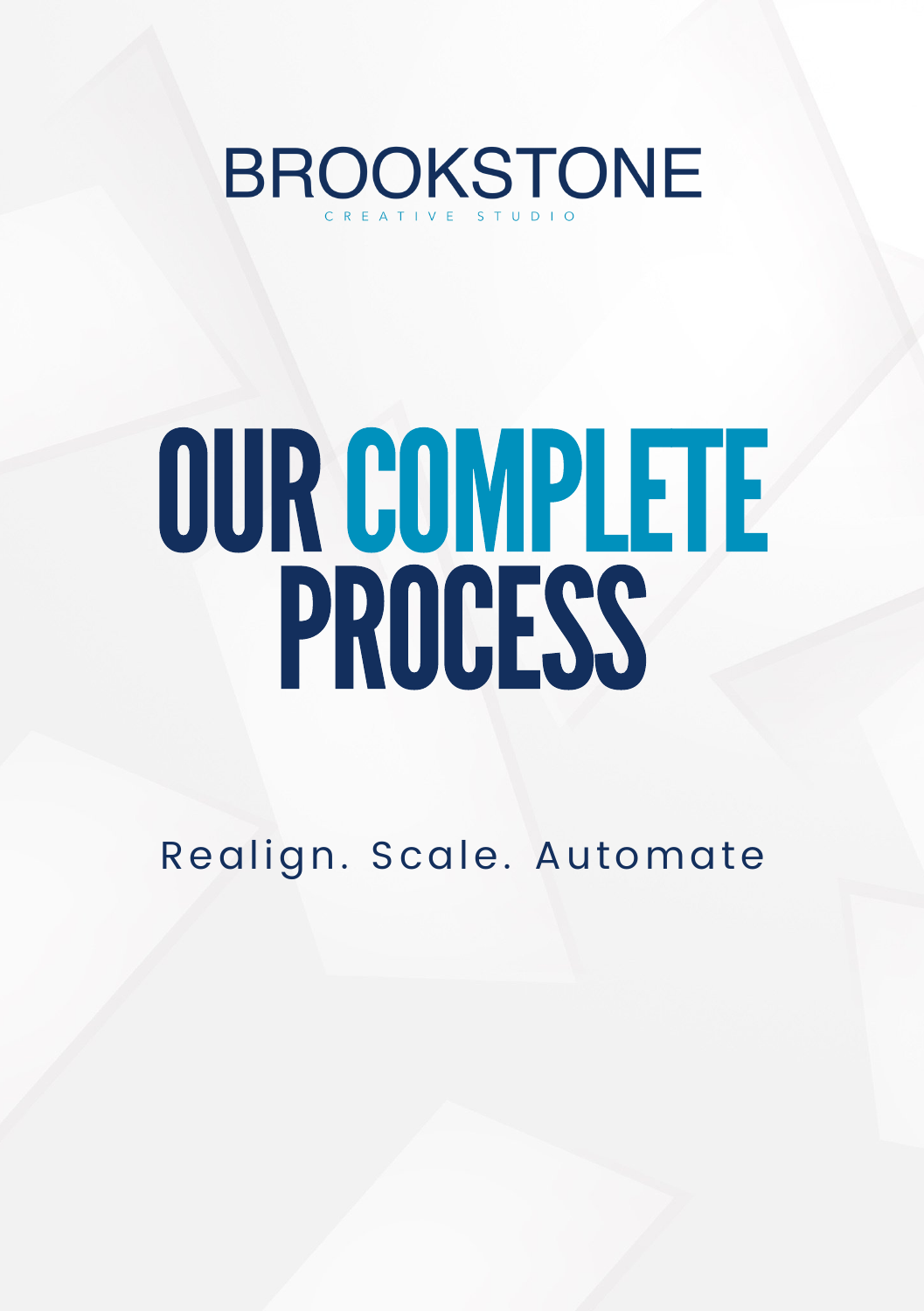#### OUR COMPLETE PROCESS DISCOVERY CALL

The Brookstone Creative Studio website build process begins with a discovery call (consultation). At this meeting, we get to know each other and you share with us your goals for your new website. We'll talk about your brand, what your users are looking for, and more. We'll also discuss how website visitors will navigate around your new site and what features will best showcase your business.

Time frames and pricing for the project will also be set, so you'll know what to expect. After this meeting, if everyone agrees to the terms and price we will send you a proposal, contract, timeline, website workbook and invoice.

Please note, work will begin once your deposit is made.

#### [BOOK](https://www.mybscs.com/booking-calendar) YOUR CALL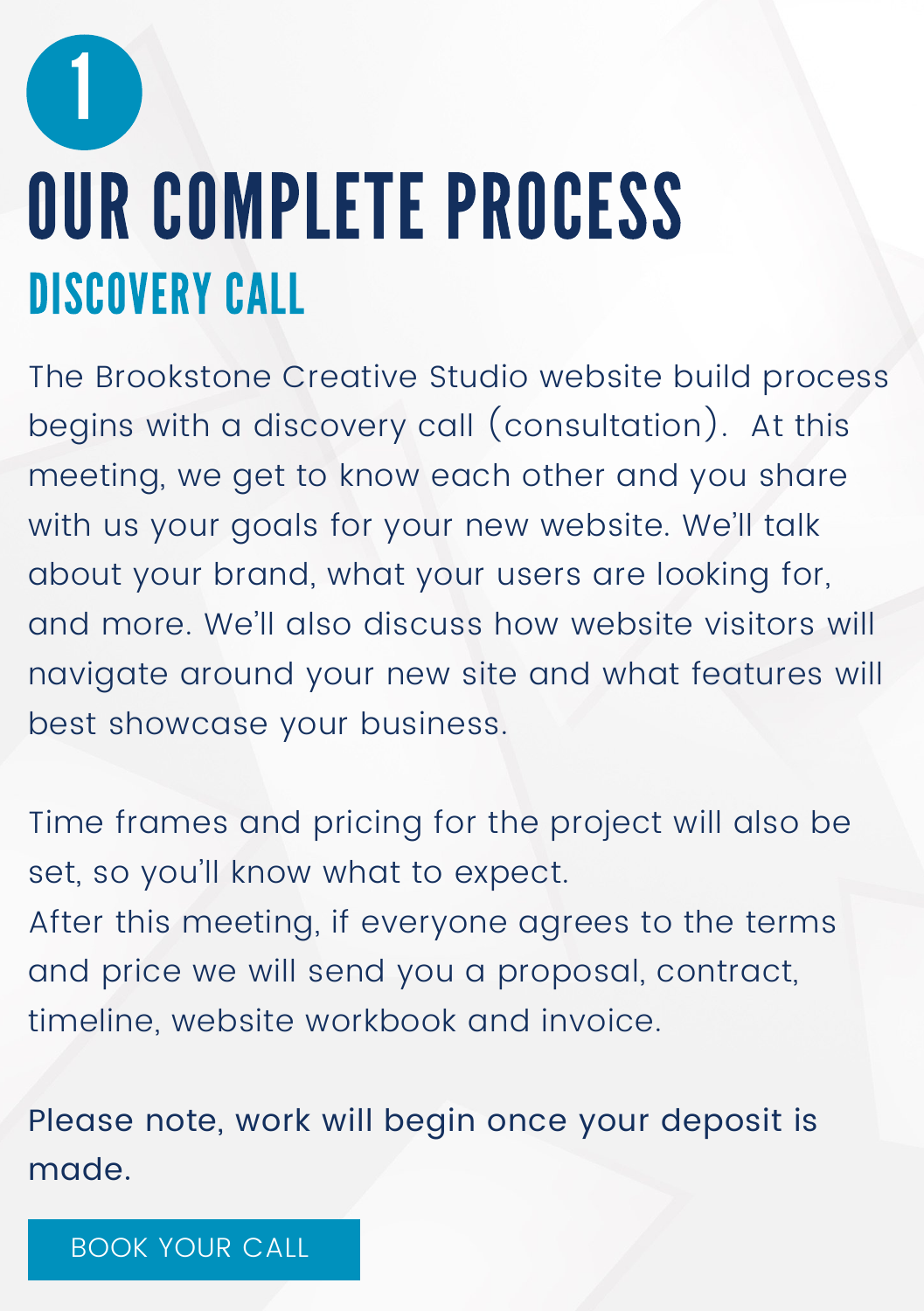

### OUR COMPLETE PROCESS RESEARCH & ORGANIZATION

#### week 1

Drawing on the information and guidance we receive from you during our discovery session, along with our own expertise, we begin to organize the groundwork for this project. This often includes reviewing your existing branding, as well as looking externally at other related organizations in their industry. We also will create your wire frames and sitemaps.

Before we move to the next phase we will meet with you to get your approval on the direction where going.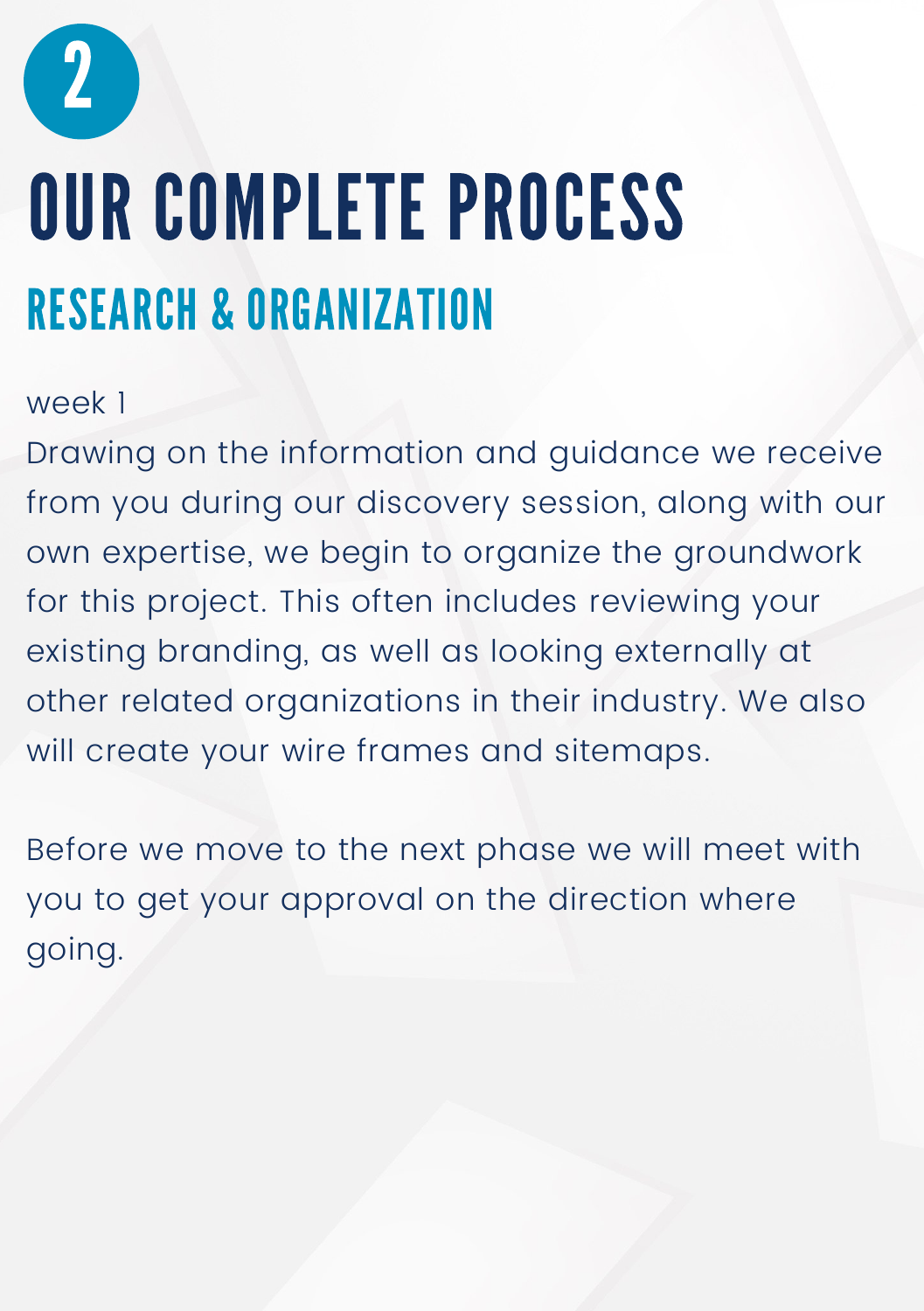### OUR COMPLETE PROCESS **DESIGN**

#### week 2

This is where the excitement begins! Our awesome design team will make a custom website design for your business – we never use templates. During the design phase, you'll start seeing color palettes and design elements based on the site map and wireframes. Typically, you'll receive a proof of the home page and a few content pages to review and sign off on before our developers start building your site.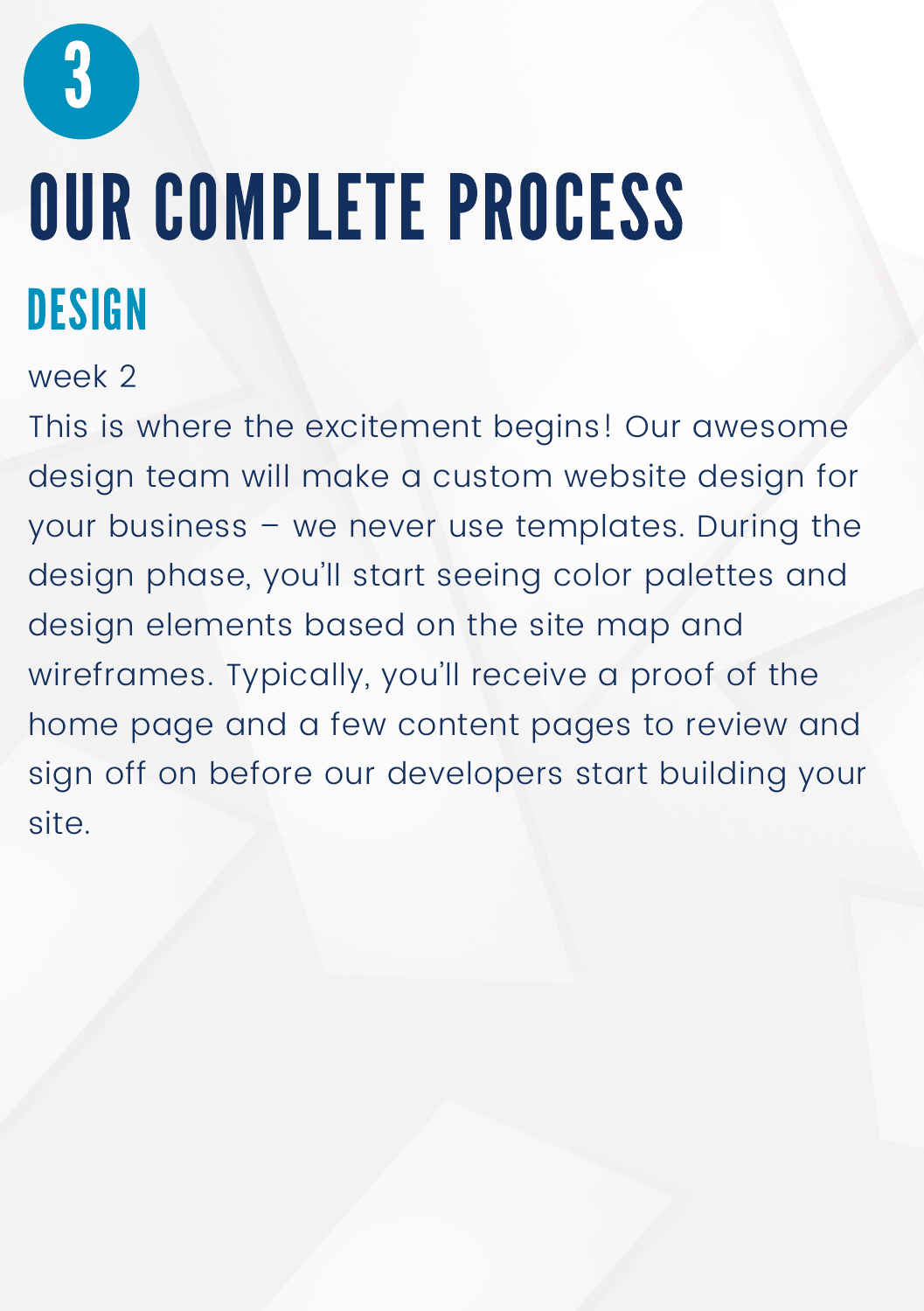

### OUR COMPLETE PROCESS DEVELOPMENT

week 3

During this phase, we transform the newly approved designs into a working website that your customers will love and keep coming back to. While browsers and viewing devices continue to evolve at a rapid pace, we provide a solid foundation to maximize the lifespan of your site.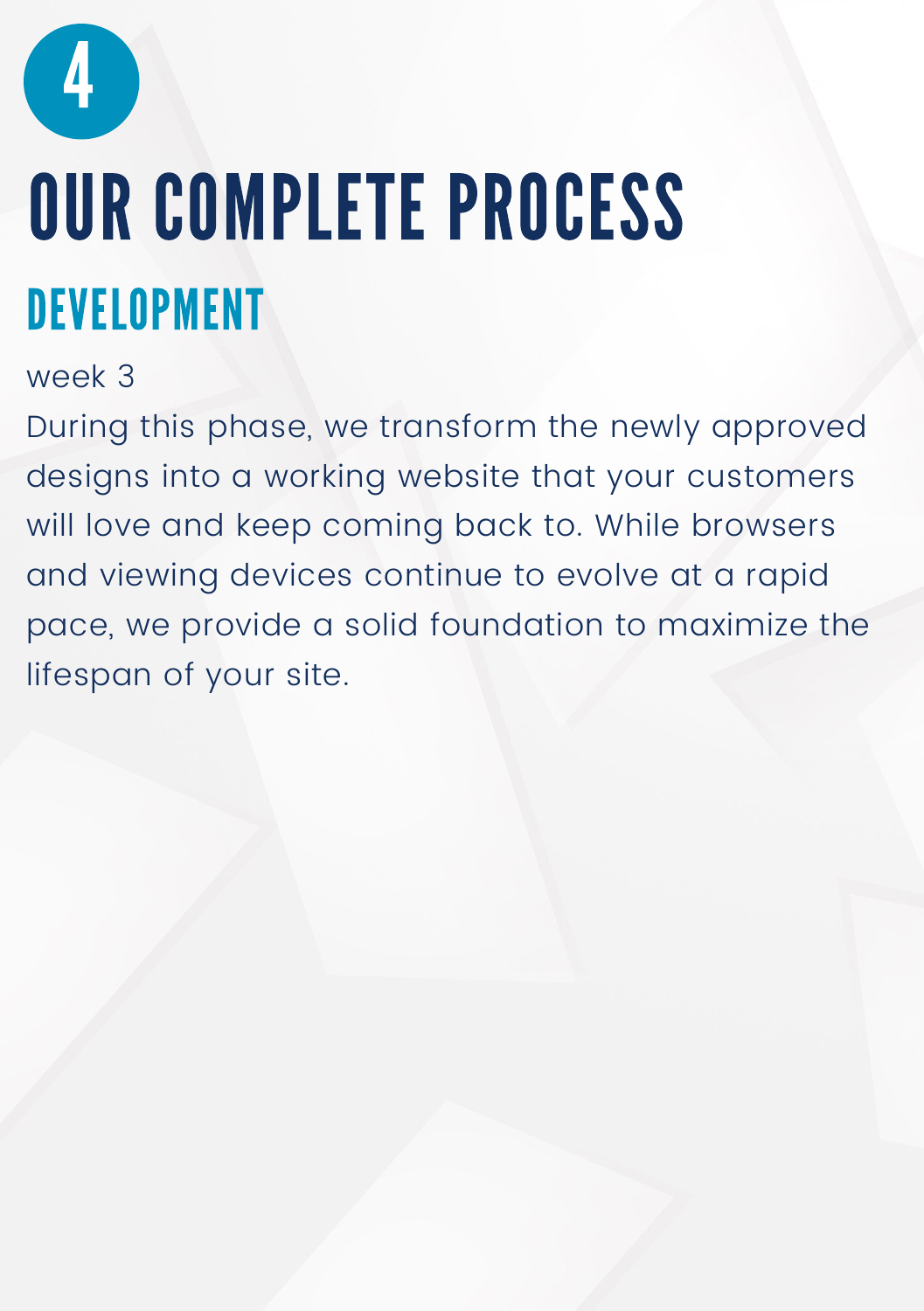### OUR COMPLETE PROCESS **TESTING**

#### week 4

Before we launch your website, our team thoroughly tests all of its features. Our testing list is long and includes key items such as form validation testing, browser compatibility checks and ecommerce purchase testing (if applicable). We also re–test your website after launch to make sure everything is working in the live environment.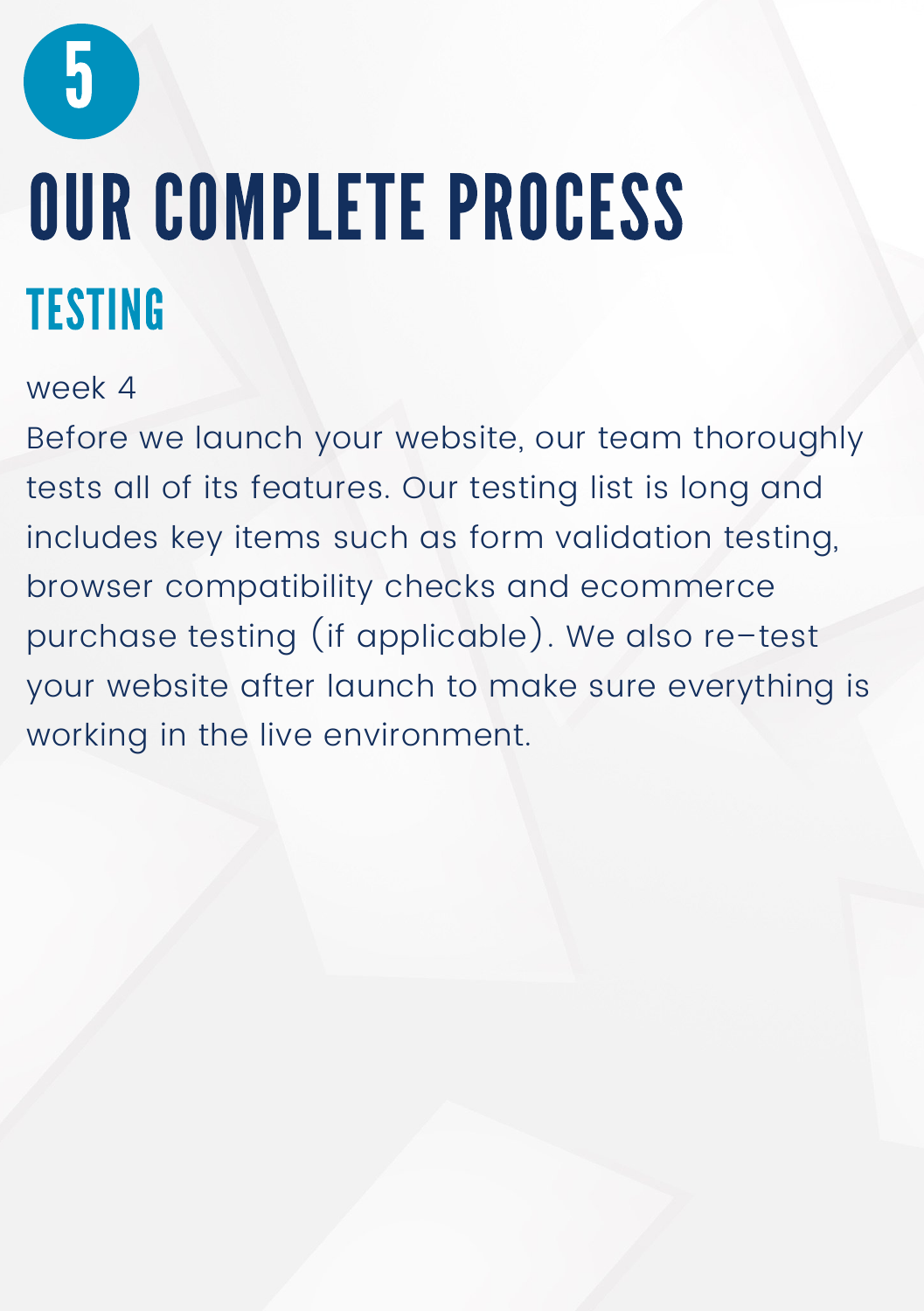### OUR COMPLETE PROCESS LAUNCH

#### week 5

We are as excited as you are on the day of your new website's launch! Beforehand, we'll help you choose a hosting provider and will establish the tasks required to ensure a successful transition to your new site. Most of our sites include a content management system (CMS), so it's likely yours will too. Our team will train you to manage and update your site yourself using your new CMS. We'll always be here, however, anytime you need help or want to add some new features to your site!